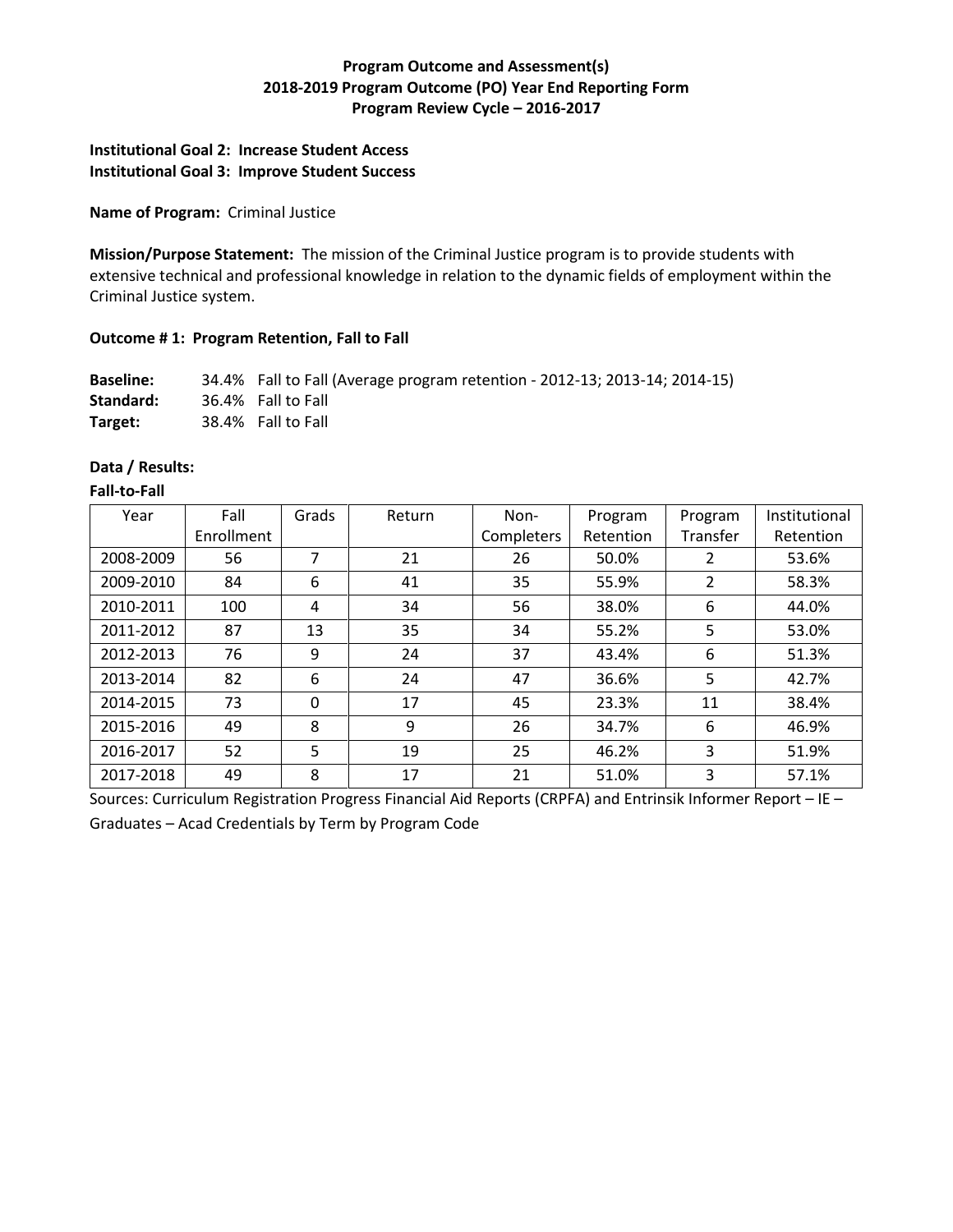

#### **2018-2019 Strategies / Action Items:**

| Item#         | Strategies / Action Items (Action items identified in the<br>2017-18 year-end report)                                                                                                  | <b>Results</b> (State the progress/results of<br>the action items identified based on<br>your method of assessment. Provide<br>number/percent accomplished.)                     |
|---------------|----------------------------------------------------------------------------------------------------------------------------------------------------------------------------------------|----------------------------------------------------------------------------------------------------------------------------------------------------------------------------------|
| 1             | Continue early intervention with students in the<br>classroom and invite members from Academic Skills<br>Center to come in and talk to students in the first couple<br>weeks of class. | Students were consoled in person every<br>4 weeks on their progress, in addition to<br>using Aviso.                                                                              |
| $\mathcal{P}$ | Move from Grades First to the Aviso program for early<br>alerts.                                                                                                                       | Students are sent alerts if they are in<br>jeopardy of falling behind in a class.<br>Alerts were sent out to approximately<br>12 students in fall semester and were<br>retained. |
| 3             | Dedicate a class session to have a representative from<br>the Writing Center to provide assistance to students with<br>formatting papers for class assignments.                        | Have reached out to Academic Skills<br>Center and received no response.<br>However, time was used during class<br>time to cover appropriate writing skills.                      |

**Provide narrative for analysis of program retention.** *(Based on the data, provide a narrative of your analysis of fall to fall retention. Indicate factors that may have affected your retention. State any changes you plan to address for next year that may affect / increase your retention.)* 

Despite the fact that our enrollment fluctuated over the past 3 years, out retention rate actually increase. We saw that our overall average for retention for 3 years was 43.9%. It is our belief that our adherence to our strategies, which are listed below, has a lot to do with this increase.